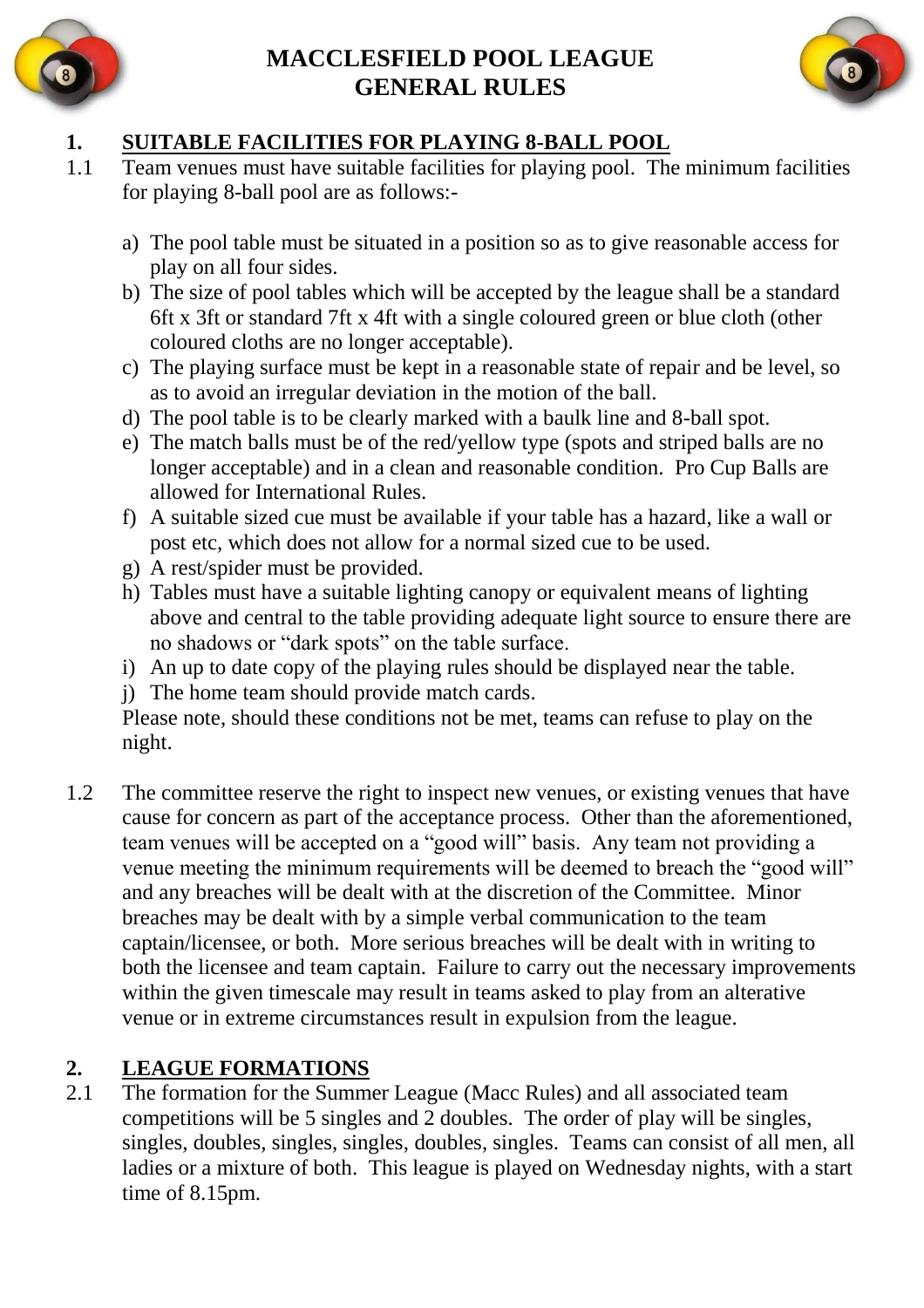- 2.2 The formation for the Summer League (International Rules) and all associated team competitions will be 10 singles and 1 scotch pairs. The order of play will be 5 singles, 1 scotch pairs, 5 singles. Players are allowed to play twice. Teams can consist of all men, all ladies or a mixture of both. This league is played on Thursday nights, with a start time of 8.15pm.
- 2.3 The formation for the Winter League (Macc Rules) and all associated team competitions will be 5 singles and 2 doubles. The order of play will be singles, singles, doubles, singles, singles, doubles, singles. Teams can consist of all men, all ladies or a mixture of both. This league is played on Thursday nights, with a start time of 8.15pm
- 2.4 The formation for the Winter League (International Rules) and all associated team competitions will be 10 singles and 1 scotch pairs. The order of play will be 5 singles, 1 scotch pairs, 5 singles. Players are allowed to play twice. Teams can consist of all men, all ladies or a mixture of both. This league is played on Wednesday nights, with a start time of 8.15pm.
- 2.5 In the Summer & Winter League (Macc Rules) a player may play in one singles and one doubles game only. Any player playing in two doubles or two singles in a match will be fined £5.00 and will lose the points for the second games.

## **3. MATCH RULES (GENERAL)**

- 3.1 In both the Summer and Winter League matches, one point will be awarded for each game won and two bonus points for the winning team (i.e. the team winning a minimum of four games). Please note, no bonus points will be awarded if the match is drawn or if four games have not been won by the winning team, i.e. a team winning 3-2 (both teams have only enough players to play five games) will be awarded 3 points and 2 points respectively. In addition, one extra point will be awarded and added to a teams league points for every legitimate 8-ball clearance recorded on the official match result card.
- 3.2 In the International Rules League, one point will be awarded for each game won and two bonus points for the winning team (i.e. the team winning a minimum of six games). An extra point will be awarded to a team's league points for any break and dish or reverse dish 8 ball clearance.
- 3.3 Unless mutually agreed otherwise, team captains/representatives to write the first players name on the match result card at 8.15pm. The home team captain should write the homes players name down first then fold the card (thus hiding the players identity) and hand it to the opposing team captain/representative who will write down their player without revealing the home players identity. On completion of the first game, captains to write down the names of the second players, this procedure should continue throughout the match until the match is concluded or a team has insufficient players to finish the match.
- 3.3.1 International Rules captains/representatives should write all 5 players names on the match result card at 8.15pm The home team captain/representative should write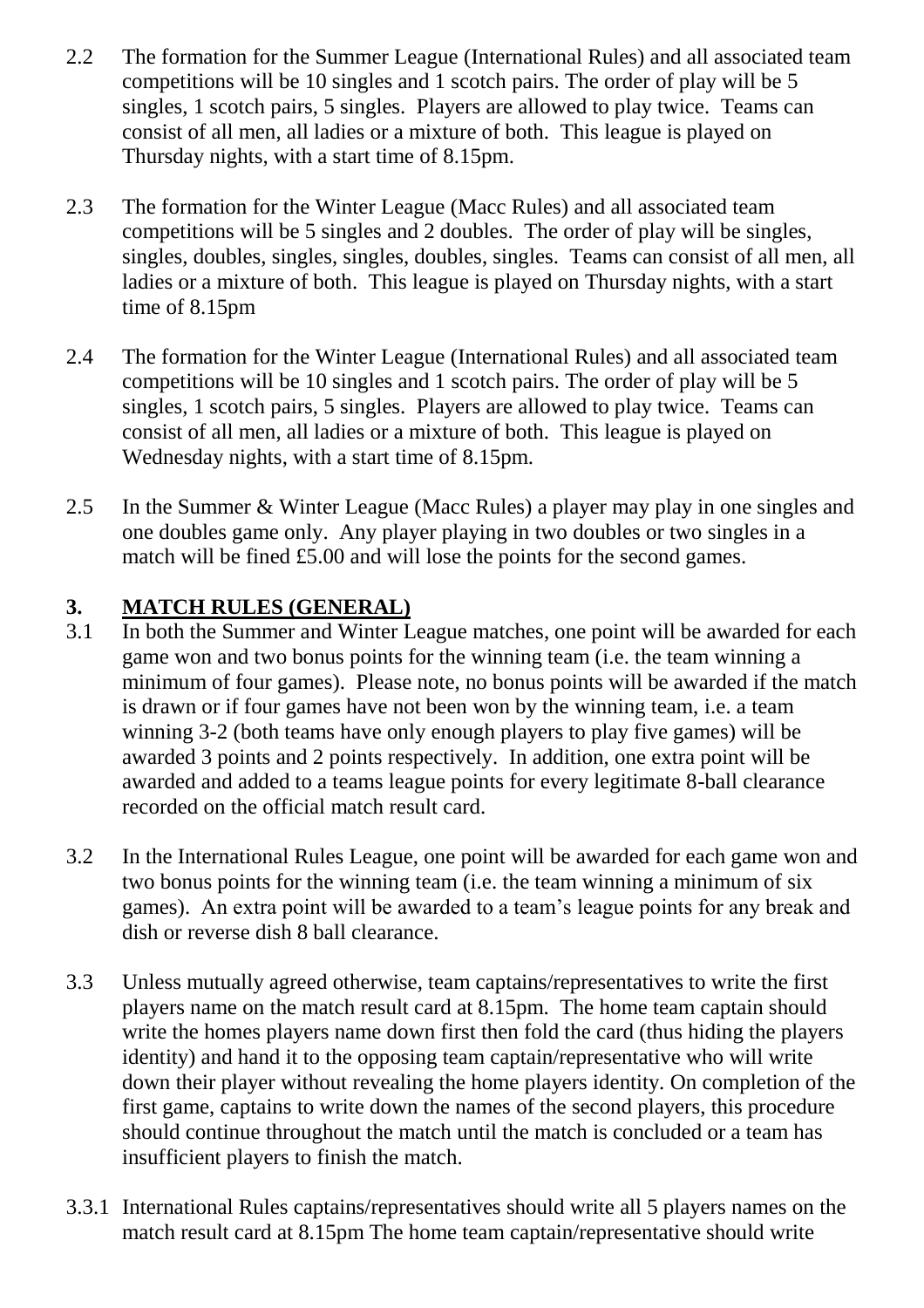their names down first, the fold the card (thus hiding the players identity) and hand it to the opposing team captain/representative who will write down their players without revealing the home players identity.

- 3.4 If a team has insufficient players to finish the match they should play all available team members first and then complete the card by writing "No Player" in the remaining spaces. Should neither team have a player available then "No Player" should be written on both sides of the card and neither team is entitled to claim the points.
- 3.5 Once a match has started, games should be played consecutively without unnecessary delays. Toilet and cigarette breaks are obvious exceptions, but apart from these and other minor delays, players should be ready to play their game once the preceding game has finished. If a team does not have a player available within a short period of time after the previous frame has finished, they ultimately forfeit that game and any subsequent games still remaining. Once a players name has been written on the card, the player must be available to play, if the player is not available to play, the game is awarded to the opposing player and the players name changed to "No Player".

HOWEVER, in the true sprit of the game, discretion should be observed in cases where a player is only a few minutes away from the venue.

- 3.6 Games are to be refereed alternately starting with the home team. The games should be refereed in accordance with MPL playing rules. Team captains should ensure that the players they appoint to referee matches are fully acquainted with the playing rules, and are able to referee matches in a fit and proper manner.
- 3.7 The home team must pay for any table fees for the duration of the match.
- 3.8 All matches are asked to be completed by 11.00pm where possible. Play may continue beyond this time only after the licensee has given permission. All matches unfinished on the night should be concluded on the following night, unless another time is mutually agreed, but no later than 3:00pm on the Saturday. Please note: The card must still be delivered as detailed in rule 4.5. Any games/frames not completed shall remain null and void. Rearrangements will not normally be permitted in order to complete the match. In exception circumstances players/teams may appeal to the Committee who will judge each case on merit. Please note: Only players present on the night of the original match are eligible to play in the conclusion of the match on a date thereafter.

### **4. MATCH RESULT CARD**

- 4.1 Only the official match result cards provided by the league are to be used for recording the match results.
- 4.2 League Tables will be compiled from match result cards only.
- 4.3 Captains/players should complete all the required information on the match result card in clear capital letters i.e. date, team names, league, players names, score etc.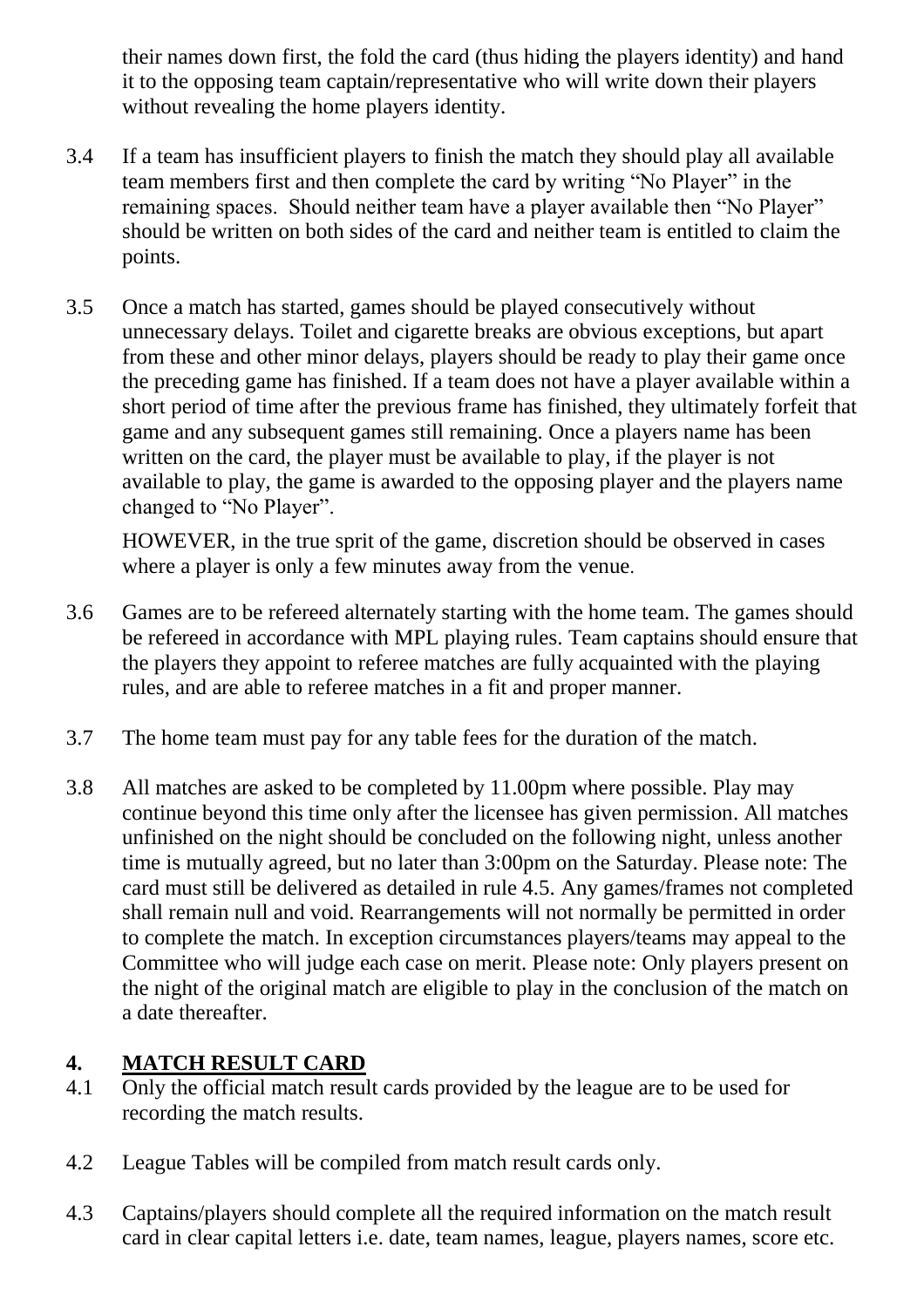Player's names should include the first name followed by the surname (avoid nicknames). If the name of a player cannot be identified, the player in question shall be deemed unregistered and therefore subject to a fine and lost points as outlined in rule 12.1.

- 4.3.1 Unidentified players are defined as:
	- a) A name on a match result card that is unreadable due to unclear writing or is unclear due to things being crossed out.
	- b) An ambiguous name, for example if a team has a Dave Jones and a Daniel Jones playing for them, and the card is filled in as D Jones – the league cannot identify who has played.
	- c) Any card such that the order has been changed beyond comprehension.
- 4.4 At the conclusion of the match, both captains must sign the match result card. Please note, in signing the match result card, captains are deemed to be accepting the result. If there is a dispute, do not sign the card and follow the procedure for disputes as detailed in rule 10.
- 4.5 Falsifying match result cards, i.e. putting a players name on the card as though he/she had played that game when in reality they were NOT present when it was played or falsely adjusting the result to gain advantage will not be tolerated under any circumstances. The Committee as identified in section 10 of the leagues Constitution will deal with offences of this nature
- 4.6 The match result card is to be retained by the Winning Captain, or in the event of a draw, the Home Captain should retain the card. All match result cards must be delivered to the Fixture Secretary c/o Sunderland Street Sporting Club, Sunderland Street, Macclesfield no later than 3.00pm on the Saturday following the match. Where the match result card is pertaining to non-team matches i.e. individuals, pairs, 3 a side etc., the winning player(s) in effect become the Winning Captain. Please note: If a member of the opposing team, opponent or Committee member (other than the Fixture Secretary) offers to take the card for you, and its handed in late, you will be fined for a late card. Any cards received late via the postal service will be regarded as late, even if proof of postage is provided. Post at your peril!
- 4.7 A list of late match result cards, missing match result cards, playing un-registered players or teams failing to fulfil a fixture will be compiled by the Fixture Secretary and displayed on the leagues Website under "Fixture Report".
- 4.8 On all occasions each late match result card will be subject to a £5.00 fine.
- 4.9 In the case of league matches during the same season no points will be deducted for the first and second late cards, but if a team should continue to delay match result cards they will lose the winning points on the third and each subsequent occasion.
- 4.10 In the case of competitions, a team or player(s) will be fined £5.00 for the first and second late cards, and will be disqualified on the third occasion.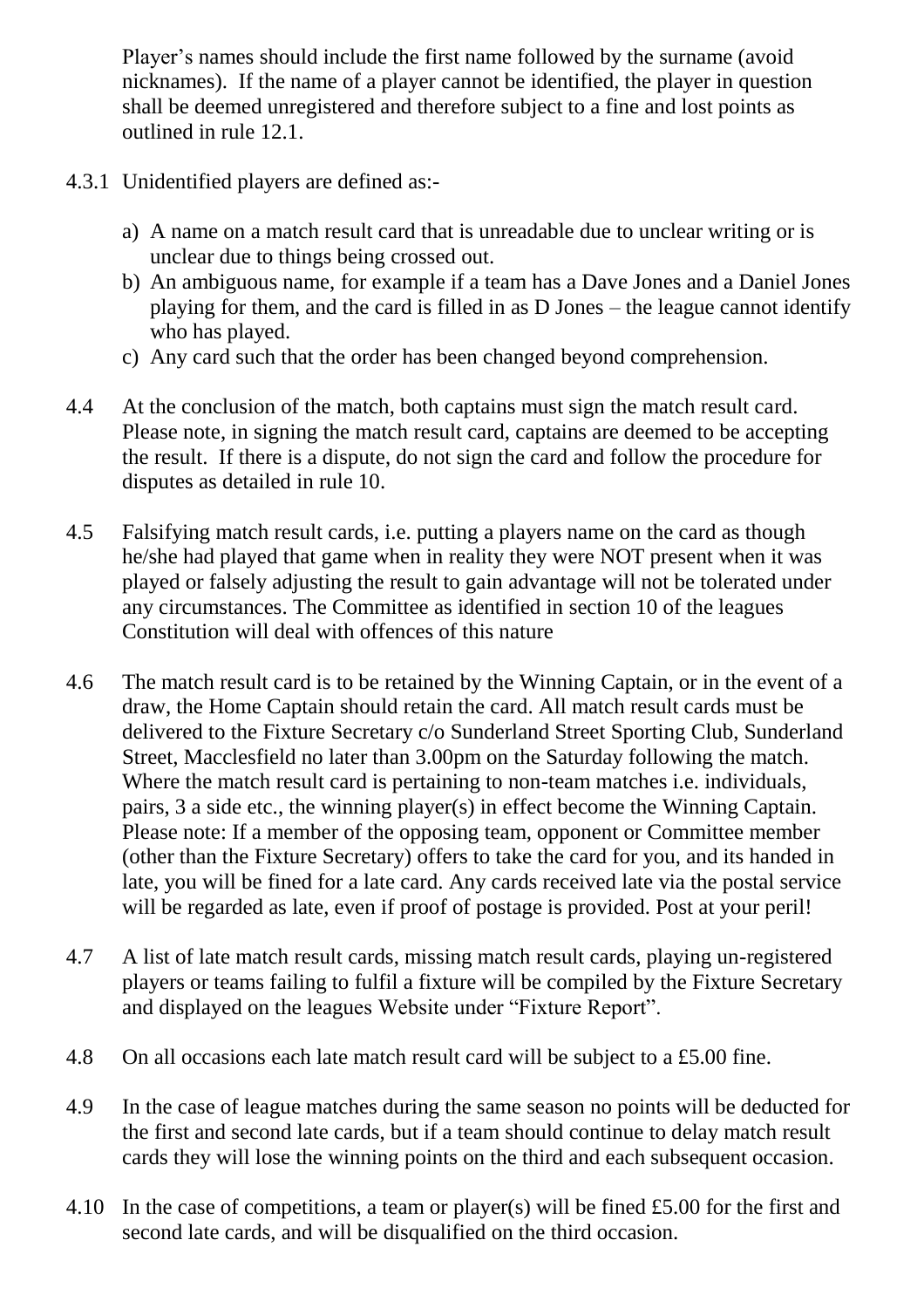- 4.11 In the case of league matches, fines must be paid by the date specified or the team will forfeit the points for the match and still owe the fine.
- 4.12 In the case of competitions, fines must be paid by the date specified or the team or player(s) will not progress to the next round. Should the latter occur then the fine is disregarded, i.e. *either pay the fine and go through to the next round or don't pay the fine and don't play on any further.*

### **5. CLAIMING GAMES**

5.1 In the event that a team has not arrived by the designated start time of 8.15pm, the first game can be claimed at 8.25pm, the second game can be claimed at 8.35pm, and the match at 8.45pm (except in competitions i.e. individuals, pairs and 3's, where the match can be claimed at 8.35pm due to the score being 2-0). **HOWEVER,** teams are asked to show reasonable levels of sportsmanship in respect of exceptional circumstances. (Bad weather, travelling distance, prior warning of late arrival, etc.). In addition, prior to claiming the first game (8.25pm) a Committee member (preferably the Fixture Secretary) should be contacted to see if the opposing team can be contacted and that the times stated are accurate.

### **6 8-BALL CLEARANCE**

- 6.1 An official 8-ball clearance is potting all YOUR own colour plus the 8-ball in one visit, should this be after a foul where two visits are awarded then it MUST be on the first visit.
- 6.2 An official 8-ball clearance in Macc Rules can be achieved either off the break or on your very first visit.
- 6.2.1 An official 8-ball clearance in International Rules can be achieved either off the break or on your very first visit.
- 6.3 In any pairs match an official 8-ball clearance can only be achieved by the first player of each pair's team.
- 6.4 8-ball clearances must be ratified by the opponent and the referee on the result card. Failure to do so will result in the 8-ball clearance being void.
- 6.5 8-ball clearances **will not count** in any competition matches after the winning result has been achieved (i.e. 4-0 *when best out of 7* or 2-0 *when best out of 3*).
- 6.6 8-ball clearances **will not count** in any game that has been re-started due to a stalemate situation arising.
- 6.7 8-ball clearances **will not count** in any game that is part of a "play off" process, i.e. teams tied for winners or runners up in the league or players tied in the merits
- 6.8 8-ball clearances **will not count** in a "decider" in the Men's Summer League 7-aside KO competitions (Sam Cooke & Alf Wood) i.e. where the match is tied after all the games have been played, each team will nominate a player to play in a "decider" with the winning player's team winning the tie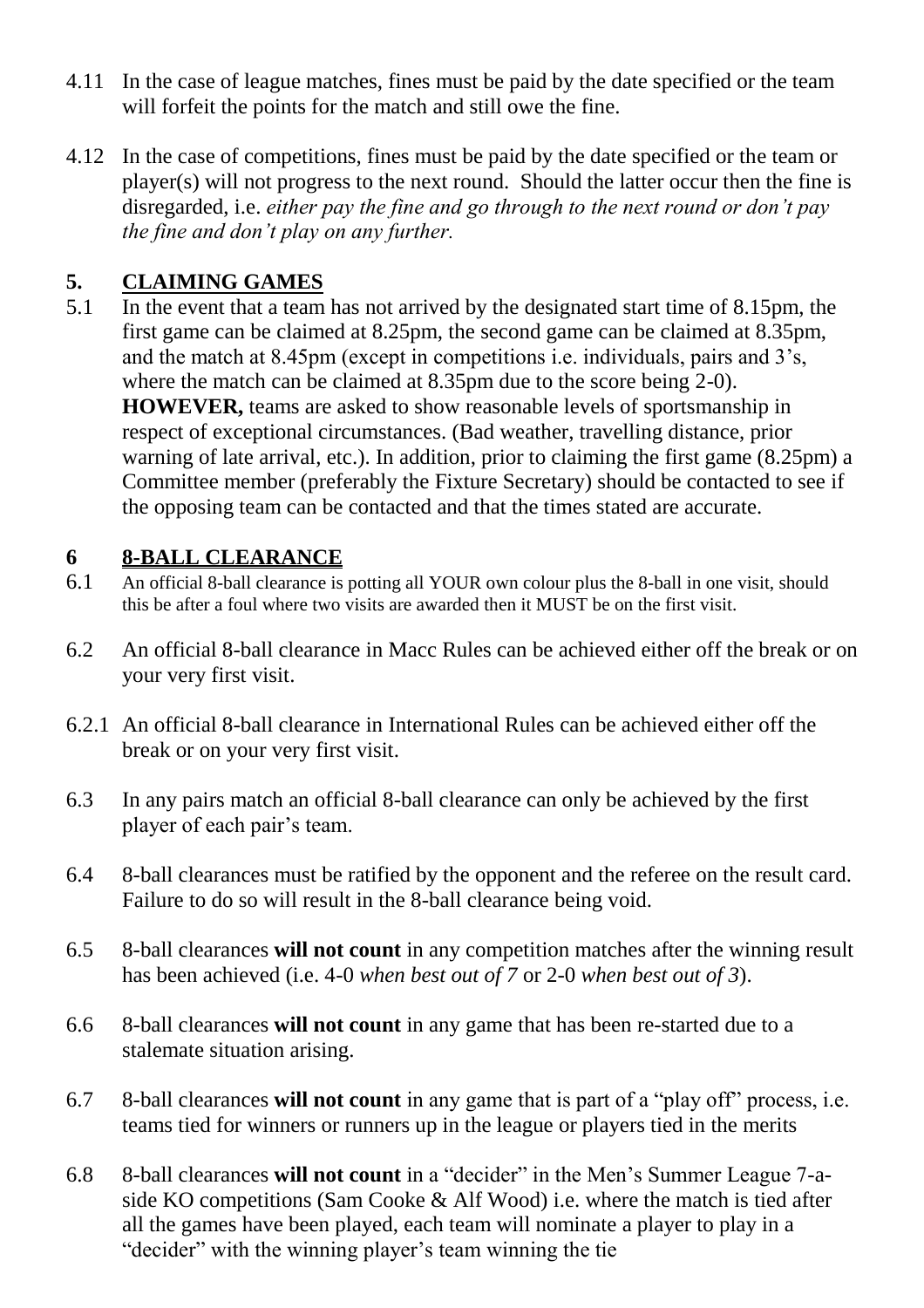- 6.9 The player with the most 8-ball clearances during a specific season wins the 8-ball trophy (if tied a play off will decide the winner).
- 6.10 All 8-ball clearances will be published on the MPL website.

### **7. CAPTAINS' MEETINGS**

- 7.1 To help balance the league funds, the league will hold 'Captains Meetings', teams will pay £25.00 at each meeting. The dates are advertised on the fixtures list/planner/web site.
- 7.2 Captains Meetings will open for business 30 mins prior to the notified scheduled meeting time (available on the website) to enable payment of subs, registration fees etc.
- 7.3 Teams failing to send a representative (a registered player for that team) to any Captains Meeting (paid for or not) will be fined/penalised as follows:
	- a) Teams not attending a captains meeting for the first time during a league season will be fined £20.00 and still owe their subscriptions.
	- b) Teams not attending the second captains meeting during the same league season will be fined £20.00 and still owe their subscriptions. In addition they may also be expelled from the league and all registered players banned for the following season.
- 7.4 Only teams that have paid their fee prior to the start of the captains meetings will be eligible for prizes. If a team member is not present to claim their prize, that prize will be re-drawn. This includes teams who leave early after paying their fee, teams who turn up late or turn up after the meeting has finished.
- 7.5 Their will be 8 cash prizes at each of the Captains Meetings £100.00 x 2 £75.00 x  $2 - \pounds 50.00 \times 2 - \pounds 25.00 \times 2$ .

### **8 POSTPONING / RE-ARRANGING FIXTURES**

8.1 It is expected that all matches are played on the original date of the fixture as identified on the fixture list. However, where there is good reason and more than 48 hour's notice has been given, fixtures may be re-arranged and played at a mutually convenient time to suit both teams provided they seek the agreement of the Fixtures or Competitions Secretary (whichever applies). However rearranged games must be played within three weeks after the original date. Failure to do this, then the committee will set the date.

Please note: Teams may only re-arrange a maximum of THREE league matches and ONE cup match during a season, and only then where good reason exists and when sanctioned by the Committee.

8.2 A reasonable time of more than 48 hours must be given to the opposition when rearranging matches.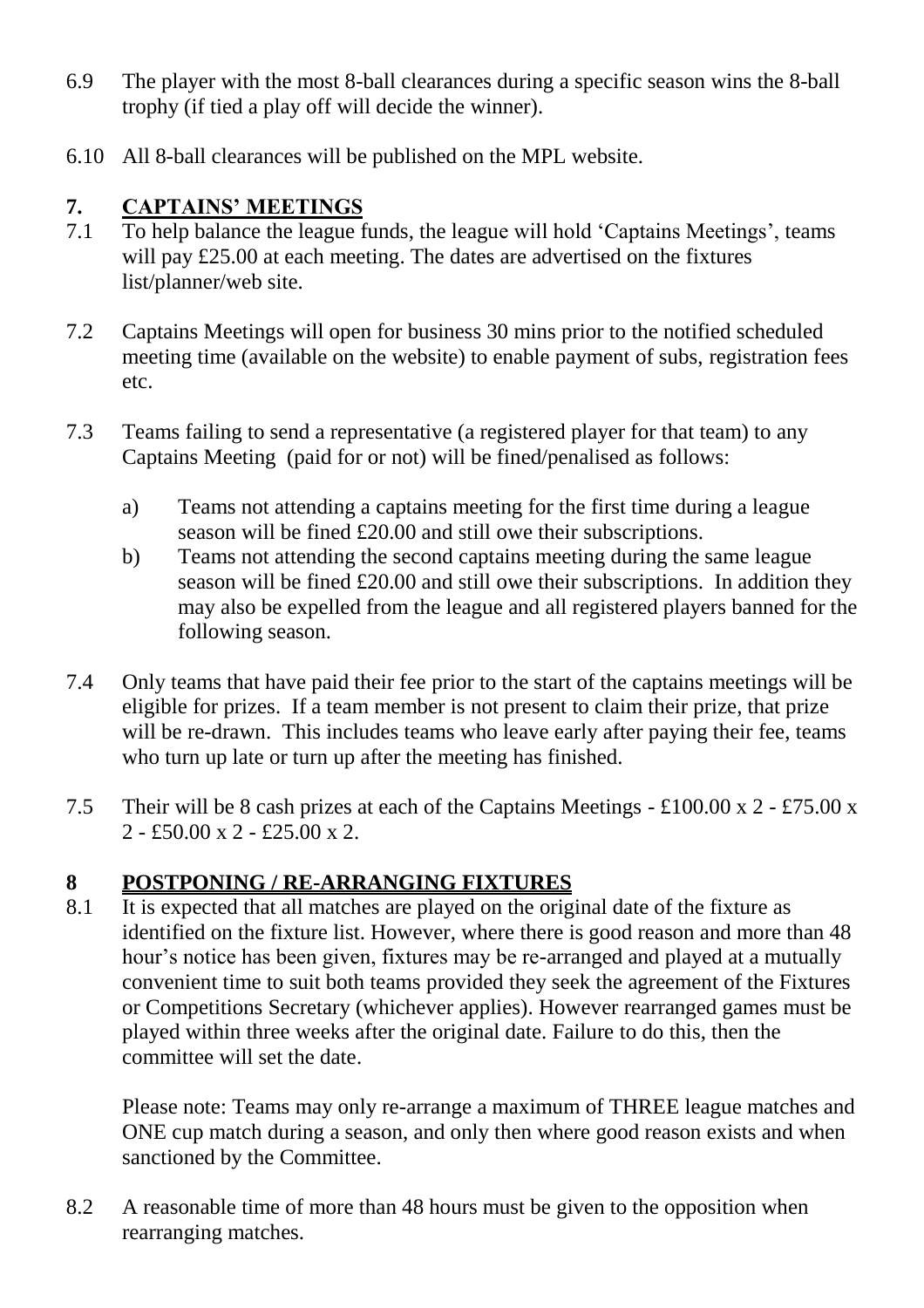If any team cancels a match on the scheduled match day because they don't have a minimum of 3 players, that team will be fined £30.00 and 50% of the fine will be used to reimburse the home venue to cover the food they have prepared.

However, in fairness to the rest of the teams in the league and league integrity, this match must be played but the cancelling team must be available on a day suitable to the opposing team to play the match.

Should a team cancel after 6.00pm on the day of the match, then the opposing team will be awarded 7-0 in Macc Rules or 11-0 in International Rules but not the extra two points. The offending team will be fined £30.00 and 50% of this will be used to reimburse the home venue to cover the food they have prepared.

- 8.3 All league matches MUST be completed by the last Wednesday (Summer), Thursday (Winter) of the season. Only in exceptional circumstances will matches be allowed to be played after this date and only then, when sanctioned by the Committee.
- 8.4 Matches can be arranged in the last two weeks of the season. However, these MUST be played before their due date.
- 8.5 If teams/players cannot agree on a suitable date for the re-arranged match, the committee will arbitrate to ultimately fix a date for the reply.
- 8.6 Please note, the onus is on the team/player who want to re-arrange to inform the correct officer of the league of the re-arranged match. Failure to do so may result in a fine for the guilty party.
- 8.7 The committee reserve the right to ensure that all league and competition matches are played, even if this means re-arranging the match at a later date.

### **9.0 PLAYER TRANSFERS**

- 9.1 Players wishing to transfer must submit their request in writing or email to the Fixtures Secretary. The committee will decide all transfer requests on a strictly individual basis.
- 9.2 Transferring players must stand down for the next two league matches on the fixture list. For the purpose of the standing down period, any byes on the fixture list will count as matches.
- 9.3 The transferring player will not be eligible to play in games that are re-arranged from before the transfer date.
- 9.4 Transfers in the last 6 weeks of the season are at the discretion of the Committee.
- 9.5 No transferred player may play in competition matches for their new team if they transfer after the competition has started, even if they did not play in the first round.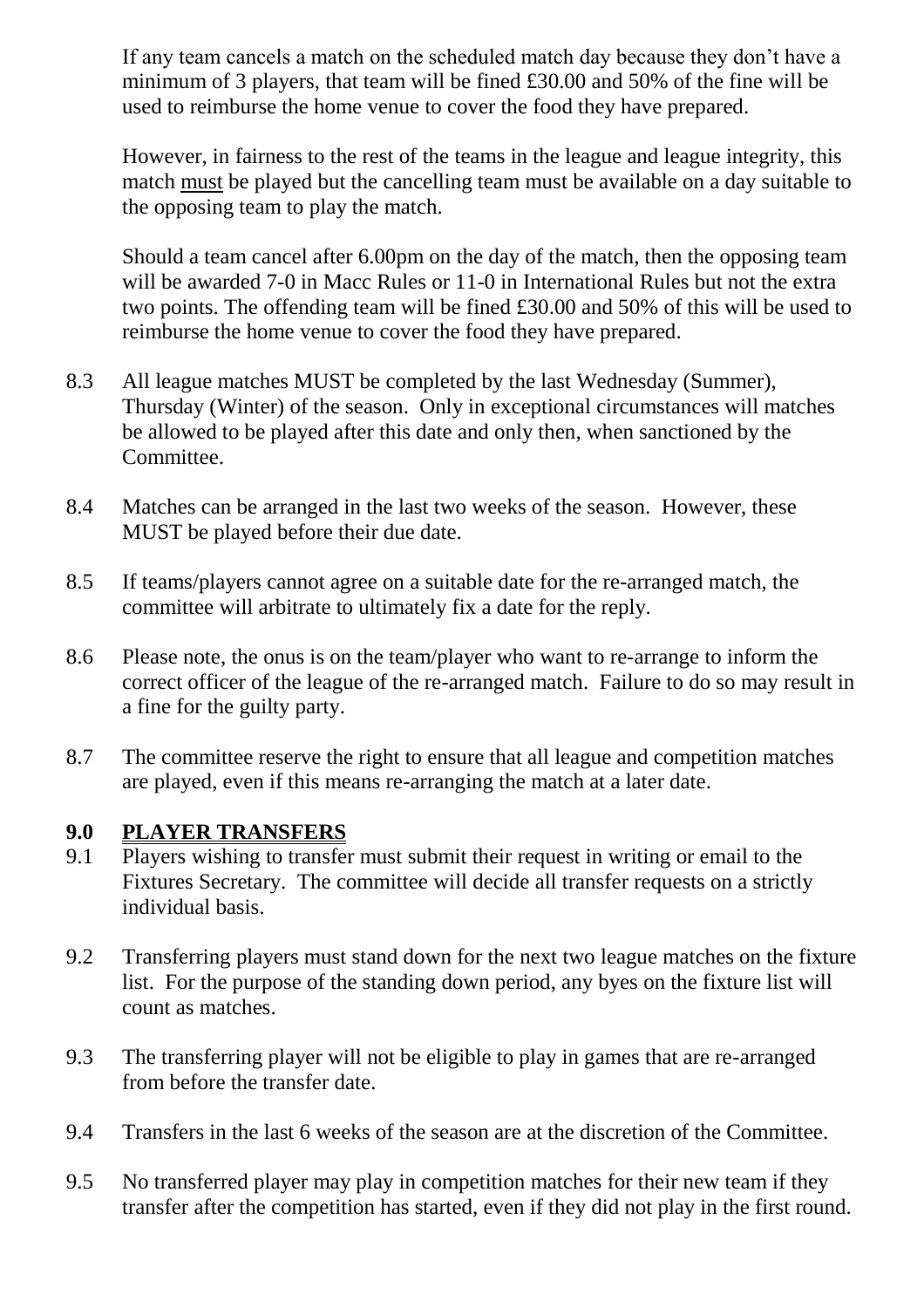9.6 When a player transfers from one team to another team, the players' wins (for merit purposes) are carried with them (if in the same league).

### **10. REFERRES & DISPUTES**

- 10.1 Any dispute involving the referee should be dealt with in accordance with Macclesfield Pool League Playing Rules.
- 10.2 If a player feels that the referee has made an error in judgment, the player may ask the referee to reconsider his/her call or lack of call, refer to the playing rules or ask their captains opinion. The referee may change or uphold the decision. Ultimately, the referee's decision is final on the night.
- 10.3 Should a player refuse to accept the referee's decision the player should instruct their captain of the disagreement and the referee should abandon the game (not the match).
- 10.4 The Committee wish to make clear any dispute should, if at all possible, be resolved on the night of the match, as it can be very difficult for the Committee to make a mutually acceptable decision when there are conflicting stories. The two captains may decide to replay the game if all parties are in agreement. If this is not possible then the facts should be reported to the League Secretary by 3.00pm on the Saturday following the match, accompanied by a £5.00 dispute fee. If the dispute is upheld the £5.00 fee will be returned.
- 10.5 Disputes received later than the Saturday following the match or without the £5.00 dispute fee will not be heard.
- 10.6 If a player accepts the referee's decision during the game then the decision is final, and it unlikely to be overturned by the Committee unless duress or threatening behaviour is involved. Please note: If a players continues with the game after the dispute or the incident pertaining to the dispute, the player is deemed to have accepted the referee's decision.
- 10.7 Any disputes about individual games are not in themselves reason enough for a match to be abandoned. Any team refusing to complete a match because of such disputes may forfeit any outstanding games. Unless there exists exceptional mitigating circumstances.
- 10.8 In order for disputes to be dealt with effectively, teams submitting disputes must be represented at the next Committee meeting.
- 10.9 If the Committee considers the rules have deliberately not been applied to correctly or that a frivolous objection was made, the Committee will deal with those concerned at their discretion.
- 10.10 Please be mindful that the outcome of any disputes heard by the Committee may not necessarily be to replay the disputed game, alternatively, the game may be awarded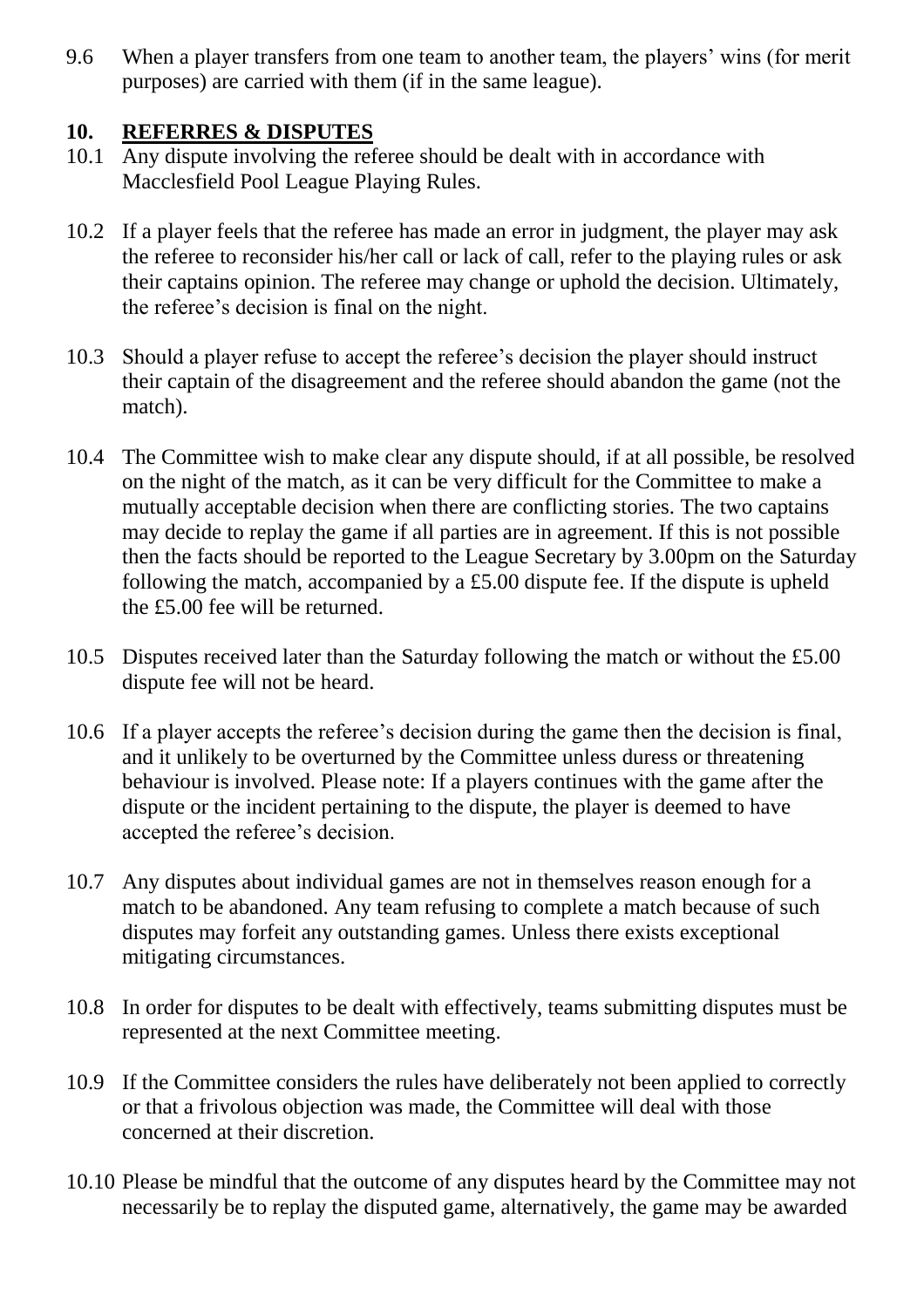to either player, or in extreme circumstances the game voided with no points awarded to either player.

10.11 Please note: Where a player/team wishes to raise a grievance pertaining to any situations other than detailed in rule 10.4, the procedure as detailed in rule 10.2 of the leagues Constitution Discipline/Grievance procedure should be followed accompanied by a £5.00 grievance fee.

### **11. FAILURE TO FULFIL A LEAGUE FIXTURE**

- 11.1 On becoming a member of MPL both players & teams are wholly committing to fulfil all league fixtures. Failure to do so is deemed unsporting and subsequently may result in the offending team and/or other teams (through no fault of there own) achieving a false position in the league.
- 11.2 Failing to fulfil a fixture is defined as not turning up for a league match with at least three players for all Summer and Winter teams regardless of the Rule Set.
- 11.3 Teams will be fined £30 for not fulfilling a fixture on the first occasion during a season.
- 11.4 Teams will be fined £30 for not fulfilling a fixture on the second occasion during the same season and risk the possibility of been expelled from the league.
- 11.5 In fairness to the rest of the teams in the league, where necessary the Committee will do its utmost to get any games played.
- 11.6 Any team who fails to fulfil a league fixture during the last three weeks of any season risk the possibility of been banned for the following season.
- 11.7 If a team is deemed by the Committee to have deliberately failed to fulfil its fixture(s), then that team and all its players risk the possibility of been banned for the following season or any other action the Committee feel appropriate.
- 11.8 Where a team fails to fulfil a competitions fixture, no action will be taken other than the innocent team progressing to the next round of the competition.

### **12. PLAYER REGISTRATION**

- 12.1 All players must be registered with MPL (as detailed in section 4 of the Constitution). Any team playing an unregistered player will be fined £5.00 and the game pertaining to the unregistered player being awarded to the player from the non-offending team (i.e. the opponent wins the game). In the situation where both teams play an unregistered player in the same game, both teams will be considered to have lost that game.
- 12.2 A registered player is one who is signed on with a named team, and £5 is paid to the Fixtures Secretary.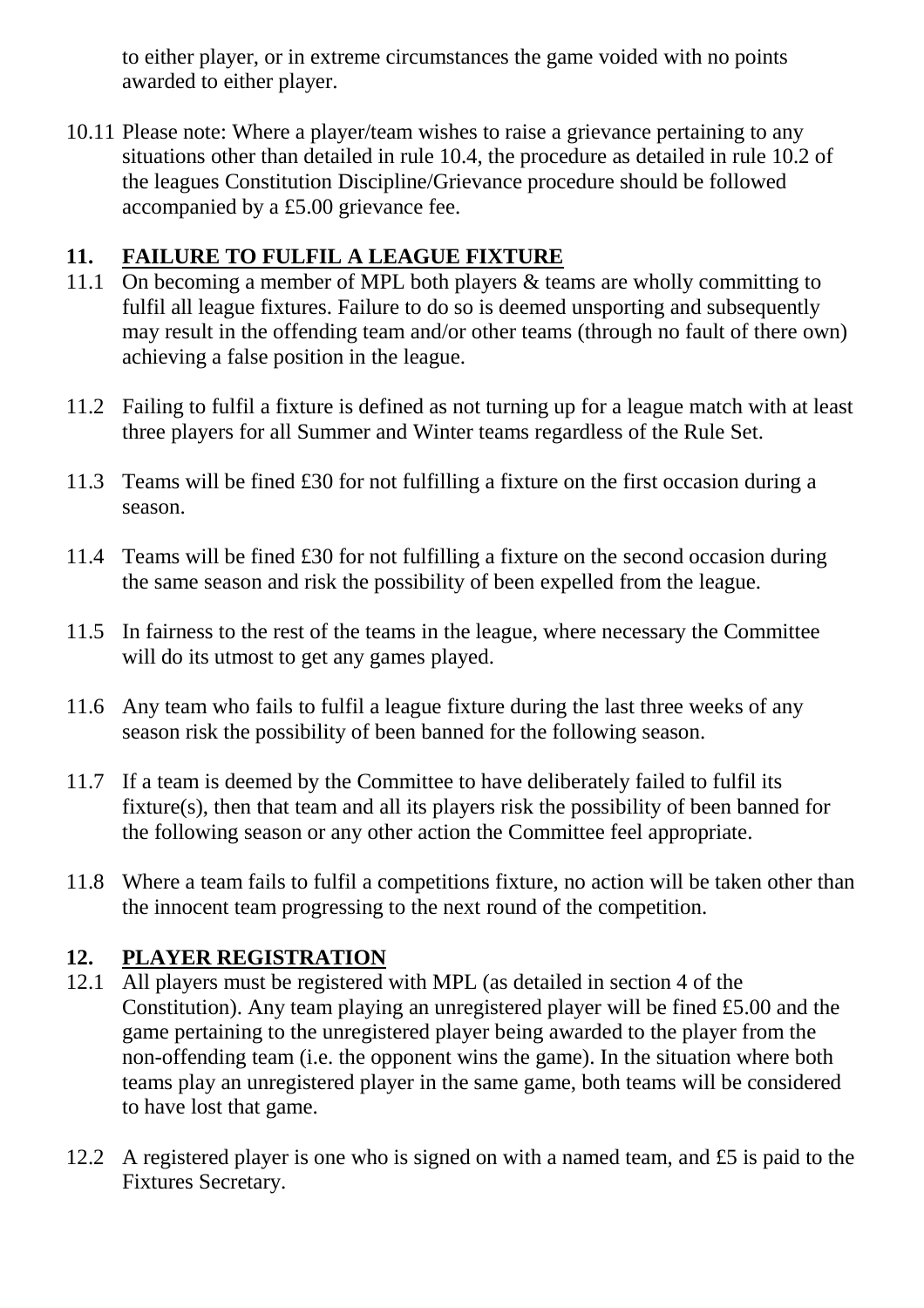- 12.3 Deadlines for signing are "on the night" of the scheduled match. However, fees of £5 must be paid without fail to the Fixture Secretary no later then 3.00pm on Saturday following the match for the player to be considered registered to the team.
- 12.4 All signings are subject to the approval of the Committee, i.e. players of a very high standard may not necessarily be allowed to play for a team in the lower leagues when a team has been placed in a particular league based on the players registered on the original registration form. Please note: This also applies to players who transfer from one team to another team.

### **13. COMPETITIONS**

13.1 The league will run the following competitions:-

### **Summer Season**

- Men's Individuals (Macc Rules)
- Open Individuals (International Rules)
- Men's Pairs (Macc Rules)
- Scotch Pairs (International Rules)
- 7 Aside KO (Sam Cooke)
- 7 Aside KO (Alf Wood)
- International Rules KO Cup
- Ladies Pairs (depending on entries)
- Ladies Individuals (depending on entries)
- League Merit Award (for each League)
- 8 Ball Clearance (person who achieves the most 8 ball clearances during a season).

### **Winter Season**

- 3 Aside (International Rules) (can consist of all men, all ladies or mixture of both)
- Vets (must be aged at least 50 on the date of registration)
- Mixed Pairs
- League Merit Award
- 8 Ball Clearance
- 13.2 In league games, all players who win a singles game will be awarded one merit point to be added to their seasonal merit total. Wins in doubles matches will not count as "merit wins".
- 13.3 All competitions including semi finals and finals will be played when convenient to, and at venues arranged by the committee.
- 13.4 Team KO competition finals will be played at a pre-determined venue set by the committee.
- 13.5 Competition draws will appear on the leagues website.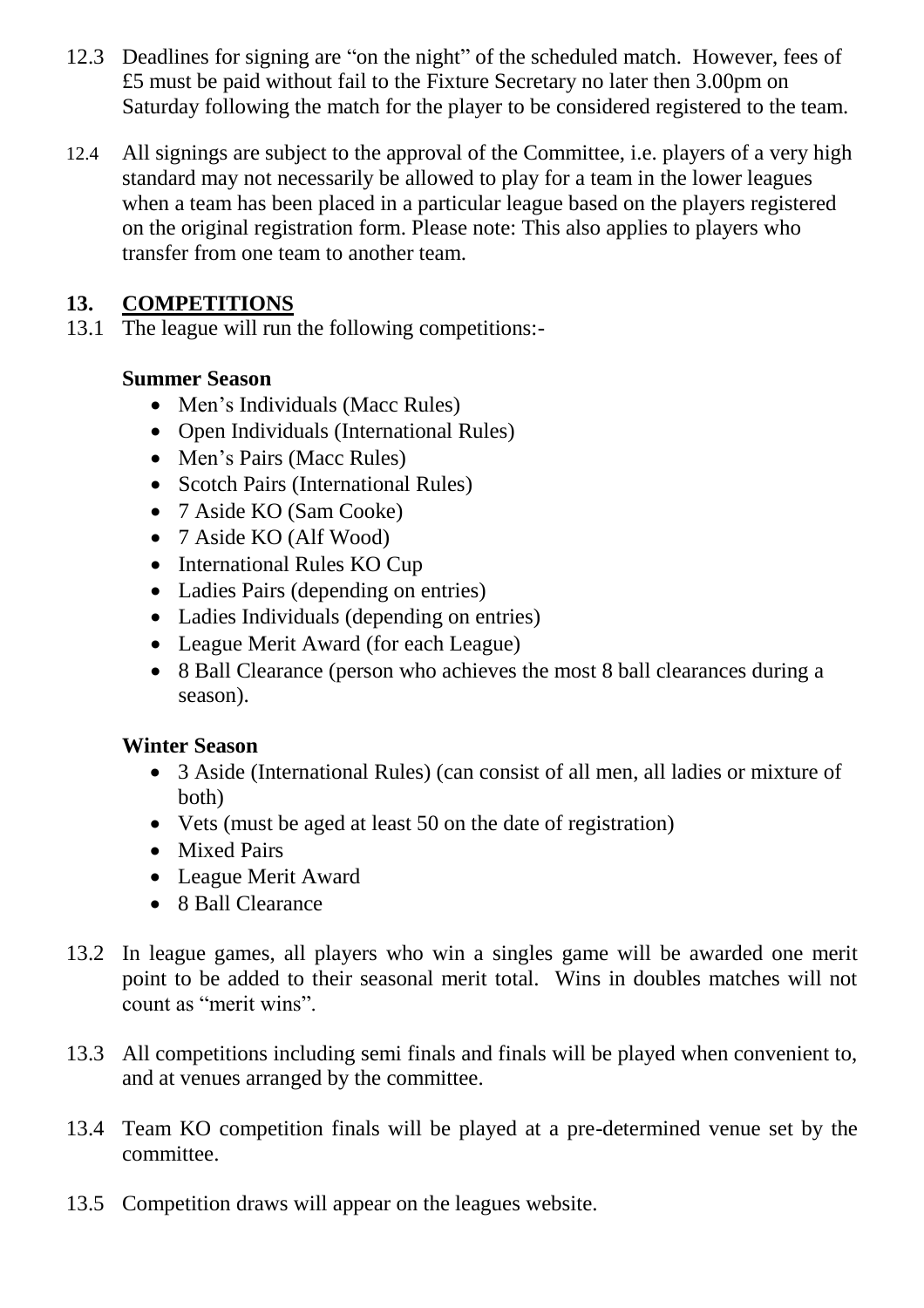13.6 The format for the Summer League 7-a-side KO competitions (Sam Cooke & Alf Wood) will be as in the league. Please note: To win the match and progress to the next round (if there is one) a team must have at least three players. If neither team have three players then neither team progresses to the next round.

### **14 CORRESPONDENCE**

- 14.1 All correspondence, including result cards, new player registrations, grievances and disputes should be posted in the pool box c/o Sunderland Street Sporting Club, Sunderland Street, Macclesfield. Alternatively, if timescales allow, correspondence (other than result cards) can be delivered at scheduled Committee Meetings or a Captains Meetings.
- 14.2 Sunderland Street Sporting Club, Sunderland Street, Macclesfield are open as follows:

Monday to Friday 4.00pm – 12.00pm Saturday 4.00pm – 12.00pm Sunday 4.00pm – 12.00pm

- 14.3 Correspondence should be delivered in the pool box located inside SSSC.
- 14.4 Correspondence other than result cards or those e-mailed should be placed in a sealed envelope with the relevant recipient clearly written on the front. i.e. "FINES SECRETARY – MACCLESFIELD POOL LEAGUE". Also if any money is enclosed this should also be clearly written on the front. i.e. £5.00 FINE MONEY ENCLOSED".
- 14.5 Where correspondence pertaining to a dispute has been e-mailed, the dispute fee will still need to be delivered as detailed in rules  $10.4/10.5$ .
- 14.6 It is strongly advised that any envelopes containing money should be placed in the box INSIDE the club.
- 14.7 For any points, general queries or fixture problems during the season, enquires are to be made to the Fixtures Secretary at either the Captains Meeting or if deemed necessary by ringing **before** 9.00pm in the evening.
- 14.8 The league can be also contacted via the website using the contact us page.

### **15 GENERAL**

- 15.1 Captains who have players and/or supporters under 18 years of age or players who are banned from a particular licence premises are advised to telephone the venue before any away match to ensure the licences approval of his/her admission. **Please be aware that some pubs/clubs do not permit under 18s on their premises.**
- 15.2 All players, having joined the league are deemed to have read and understood both the league constitution and general rules, as ignorance will not constitute a defence in the event of a complaint.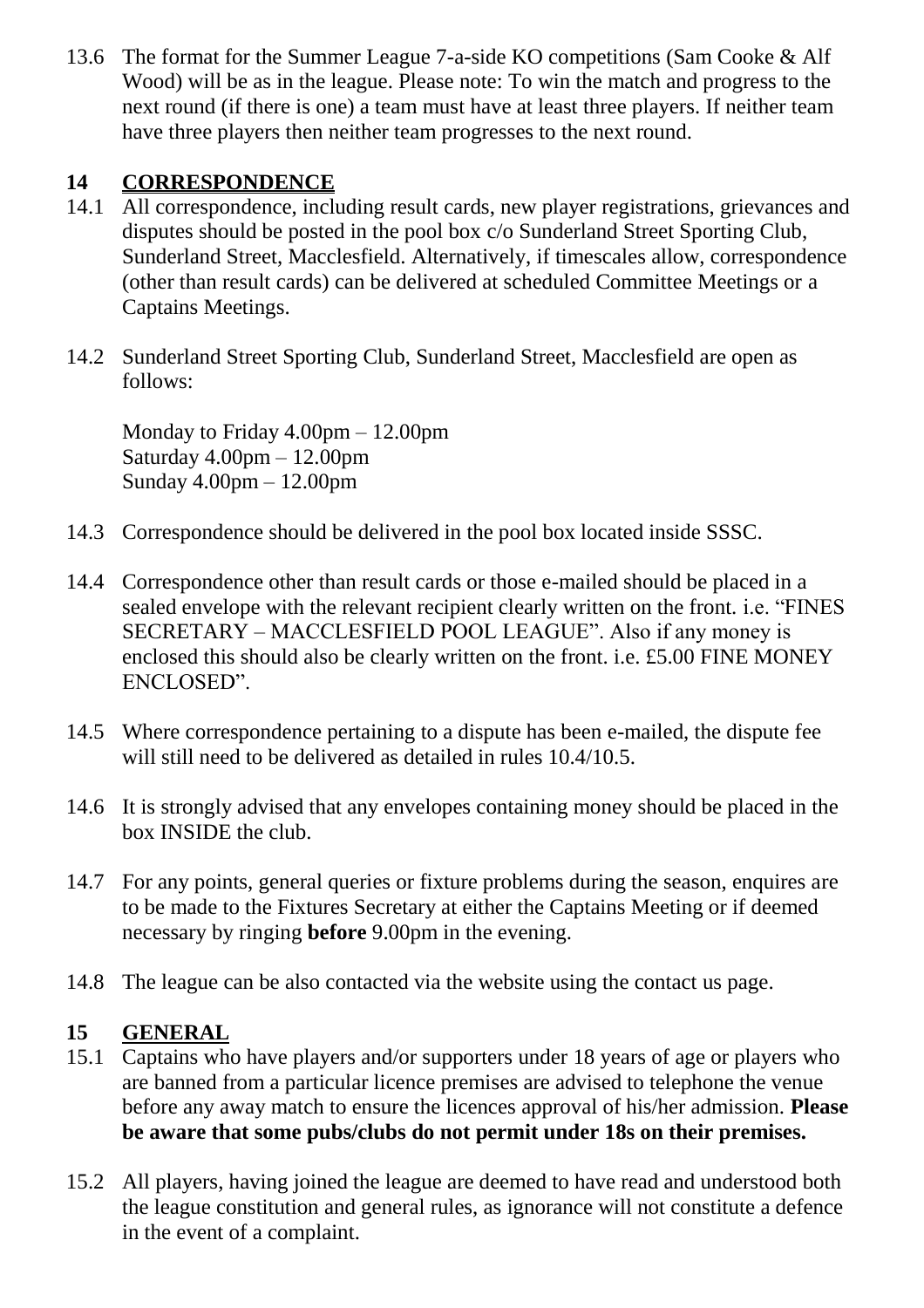- 15.3 Team captains are responsible for maintaining discipline and sportsmanship; failure to do so will be dealt by the Committee.
- 15.4 Team captains are responsible for maintaining discipline and sportsmanship within their teams; failure to do so will be dealt with by the Committee.
- 15.5 Unless there exists exceptional mitigating circumstances, players of teams that withdraw or are expelled from the league will be removed from all competitions with no refunds issued, and will not be allowed to transfer to another team for the rest of that season.

### 15.6 **PLEASE PLAY IN THE SPIRIT THE GAME WAS MADE FOR. REMEMBER IT IS ONLY A GAME NOT A WAR! A LITTLE ETIQUETTE GOES A LONG WAY.**

| <b>DATE</b> | <b>RULE CHANGE</b>               | <b>CHANGING TO</b>                                           |
|-------------|----------------------------------|--------------------------------------------------------------|
| $AGM -$     | <b>GENERAL RULES &amp;</b>       | Both were re-written and made into separate documents.       |
| 24.02.13    | <b>CONSTITUTION</b>              |                                                              |
| $AGM -$     | <b>LEAGUE FORMATION Rule 2.1</b> | The formation for the Mens' Summer League and all            |
| 24.02.13    |                                  | associated team competitions will be 6 singles and 2         |
|             |                                  | doubles. The order of play will be singles, singles,         |
|             |                                  | doubles, singles, singles, doubles, singles, singles. Men    |
|             |                                  | only are permitted to play in the Mens' Summer League.       |
| $AGM -$     | <b>MATCH RULES Rule 3.1</b>      | In the Mens' Summer League, one point will be                |
| 24.02.13    |                                  | awarded for each game won, one point awarded to each         |
|             |                                  | team if the match is drawn and <b>three</b> bonus points for |
|             |                                  | the winning team. Please note, points awarded for a          |
|             |                                  | draw and bonus points for winning the match can only         |
|             |                                  | be achieved if at least one team has a minimum of four       |
|             |                                  | players.                                                     |
| $AGM -$     | 8 BALL CLEARANCE Rule 6.8        | 8 ball clearances will not count in a 'decider' in the       |
| 24.02.13    |                                  | Mens' Summer League 7 aside KO competitions ie,              |
|             |                                  | where the match is tied after all the games have been        |
|             |                                  | played, each team will nominate a player to play in a        |
|             |                                  | decider with the winning players team winning the tie.       |
| $AGM -$     | <b>COMPETITIONS Rule 13.6</b>    | The format of the Mens' Summer League 7 aside KO             |
| 24.02.13    |                                  | competitions will be as in the league, 6 singles and 2       |
|             |                                  | doubles.                                                     |

#### **GENERAL RULE CHANGES ARCHIVE**

| $AGM -$  | <b>MATCH RULES RULE 3.1</b>   | In the Mens' Summer League matches, one point will be   |
|----------|-------------------------------|---------------------------------------------------------|
| 23.02.14 |                               | awarded for each game won, one point awarded to each    |
|          |                               | team if the match is drawn and two bonus points for the |
|          |                               | winning team. Please note, points awarded for a draw    |
|          |                               | and bonus points for winning the match can only be      |
|          |                               | achieved if at least one team has a minimum of four     |
|          |                               | players.                                                |
| $AGM -$  | <b>COMPETITIONS Rule 13.1</b> | Mixed Pairs competition has moved from the summer       |
| 23.02.14 |                               | season to the Winter Season.                            |
|          |                               |                                                         |

| $AGM -$  | LEAGUE FORMATION Rule 2.1 | The formation of the Mens' Summer league and all            |
|----------|---------------------------|-------------------------------------------------------------|
| 22.02.15 |                           | associated team competitions will be 5 singles and 2        |
|          |                           | <b>doubles.</b> The order of play will be singles, singles, |
|          |                           | doubles, singles, singles, doubles, singles. Men only are   |
|          |                           | permitted to play in the Mens' Summer league.               |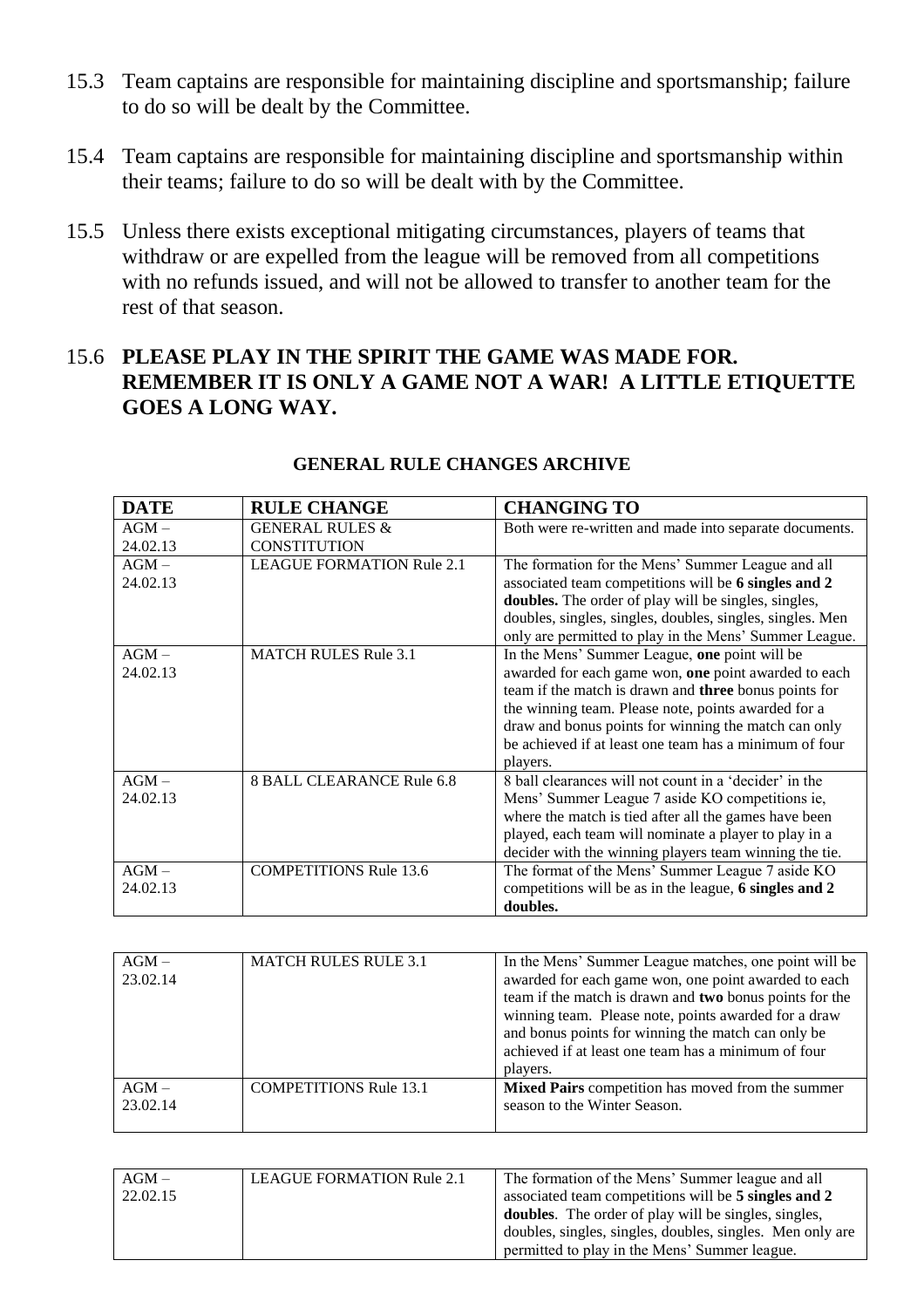| $AGM -$<br>22.02.15 | <b>MATCH RULES Rule 3.1</b> | In the Men's Summer League matches, one point will be<br>awarded for each game won and two bonus points for<br>the winning team (i.e. the team winning a minimum of<br>four games). Please note: No bonus points will be<br>awarded if the match is drawn or if four games have not<br>been won by the winning team, i.e. a team winning 3-2<br>(both teams have only enough players to play five<br>games) will be awarded 3 points. In addition, one extra<br>point will be awarded, and added to a teams league<br>points for every legitimate 8-ball clearance recorded on<br>the official match result card. |
|---------------------|-----------------------------|-------------------------------------------------------------------------------------------------------------------------------------------------------------------------------------------------------------------------------------------------------------------------------------------------------------------------------------------------------------------------------------------------------------------------------------------------------------------------------------------------------------------------------------------------------------------------------------------------------------------|

| $AGM -$             | <b>LEAGUE FORMATIONS Rules 2.1</b> | To formerly incorporate World Rules into and alongside                                                                                                                       |
|---------------------|------------------------------------|------------------------------------------------------------------------------------------------------------------------------------------------------------------------------|
| 28.02.16            | $-2.5$                             | the current MPL Rules during the Summer and Winter                                                                                                                           |
|                     |                                    | Seasons.                                                                                                                                                                     |
|                     |                                    |                                                                                                                                                                              |
|                     |                                    | The Mens' Summer League became a mixed league and<br>is now known as the "Summer League (Macc) Rules".<br>The World Rules is known as the "Summer League"<br>(World Rules)". |
|                     |                                    | The Ladies league was suspended due to insufficient<br>teams wanting to enter for 2016.                                                                                      |
| $AGM -$<br>28.02.16 | <b>COMPETITIONS RULE 13.1</b>      | Scotch Pairs has been added to the Summer Season, the<br>rule set being World Rules.                                                                                         |
|                     |                                    | The Open Competition during the Winter Season has<br>been changed to World Rules.                                                                                            |

| $AGM -$<br>26.02.17 | <b>CAPTAINS MEETINGS Rule 7</b>         | The frequency of the Captains Meeting has been<br>changed to 2 per season and the prize draws will be<br>increased by getting two chances to win £100, £75, £50,<br>£25 at each meeting.                                                                        |
|---------------------|-----------------------------------------|-----------------------------------------------------------------------------------------------------------------------------------------------------------------------------------------------------------------------------------------------------------------|
| $AGM -$<br>26.02.17 | <b>PLAYER REGISTRATION Rule</b><br>12.3 | Deadlines for signing are now "on the night" of the<br>scheduled match. However, fees must be paid without<br>fail to the Fixtures Secretary no later than 3.00pm on<br>Saturday following the match for the player to be<br>considered registered to the team. |

| $AGM -$  | <b>8 BALL CLEARANCE</b> | In World Rules, Official 8 balls will be only recognised   |
|----------|-------------------------|------------------------------------------------------------|
| 23.02.20 |                         | on a Break and Dish.                                       |
| $AGM -$  | POSTPONING/REARRANGING  | It is expected that all matches are played on the          |
| 23.02.20 | <b>FIXTURES 8.1</b>     | original date of the fixture as identified on the          |
|          |                         | fixture list. However, where there is good reason          |
|          |                         | and more than 48 hours' notice has been given,             |
|          |                         | fixtures may be re-arranged and played at a                |
|          |                         | mutually convenient time to suit both teams                |
|          |                         | provided they seek the agreement of the Fixtures or        |
|          |                         | Competitions Secretary (whichever applies).                |
|          |                         | However rearranged games must be played within             |
|          |                         | three weeks after the original date. Failure to do         |
|          |                         | this, then the committee will set the date.                |
|          |                         |                                                            |
| $AGM -$  | POSTPONING/REARRANGING  | A reasonable time of more than 48 hours must be given      |
| 23.02.20 | <b>FIXTURES 8.2</b>     | to the opposition when rearranging matches. If any team    |
|          |                         | cancels a match on the scheduled match day because         |
|          |                         | they don't have a minimum of 3 players, that team will     |
|          |                         | be fined £30.00 and 50% of the fine will be used to        |
|          |                         | reimburse the home venue to cover the food they have       |
|          |                         | prepared. However, in fairness to the rest of the teams in |
|          |                         | the league and league integrity, this match must be        |
|          |                         | played but the cancelling team must be available on a      |